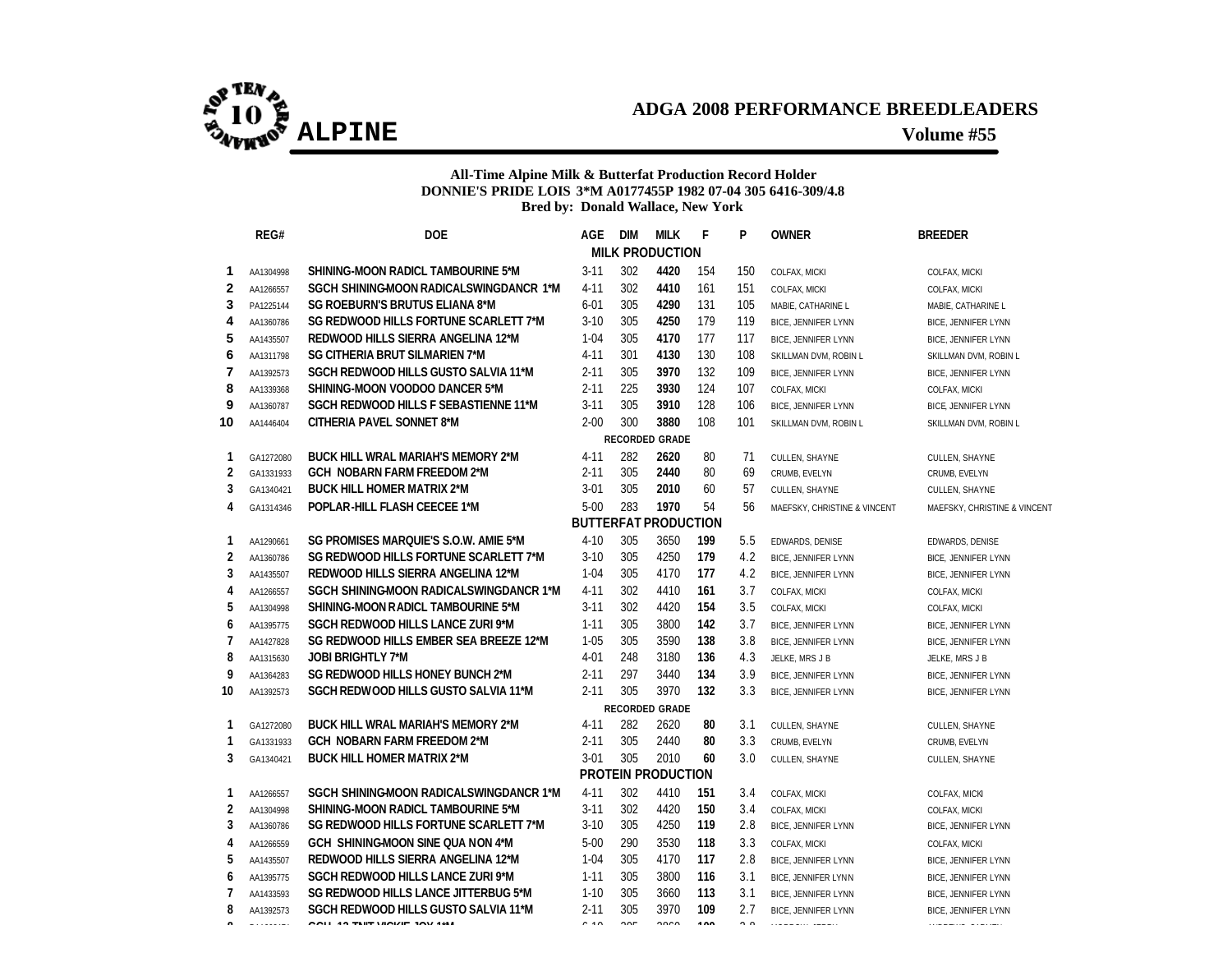

#### **All-Time LaMancha Milk Production Record Holder TYLER MT. MAY'S PRISCILLA 2\*M AL0618876 1991 05-00 253 5400-178/3.3-194/3.6 Bred by: Carol Sue Burdette, West Virginia**

#### **All-Time LaMancha Butterfat Production Record Holder SGCH OAKS WHISPER TAFFETA 3\*M PL1287007 2007 3-11 292-4720-292/6.2-164/3.5 Bred by: Sara A Stewart, Missouri**

|                | REG#      | <b>DOE</b>                                    | AGE      | <b>DIM</b> | <b>MILK</b>                 | F   | P   | <b>OWNER</b>                     | <b>BREEDER</b>                   |
|----------------|-----------|-----------------------------------------------|----------|------------|-----------------------------|-----|-----|----------------------------------|----------------------------------|
|                |           |                                               |          |            | <b>MILK PRODUCTION</b>      |     |     |                                  |                                  |
| 1              | PL1324132 | SGCH OAKS WHISPER A CARMELLO 2*M              | $3 - 00$ | 304        | 4790                        | 278 | 158 | STEWART, RANDY                   | STEWART, SARA A                  |
| 2              | PL1287007 | <b>SGCH OAKS WHISPER TAFFETA 3*M</b>          | $3 - 11$ | 299        | 4720                        | 292 | 164 | TROTTER, KEANU T DYLAN           | STEWART, SARA A                  |
| 3              | PL1296359 | <b>SGCH KRISHELLEN GOODTIME 1*M</b>           | $3 - 11$ | 289        | 4210                        | 227 | 137 | STEWART, SARA A                  | KRISHELLEN                       |
| 4              | AL1353238 | SG HURICANE-PM SFCC TABITHA 2*M               | $3 - 00$ | 305        | 3980                        | 160 | 127 | WALKER, PATRICIA MARIE           | WALKER, PATRICIA MARIE           |
| 5              | PL1188780 | <b>SGCH LUCKY*STAR'S OM PARADIGM 3*M</b>      | $7 - 02$ | 305        | 3950                        | 142 | 109 | HOY, JUDITH & DONALD             | HOY, JUDITH & DONALD             |
| 6              | PL1219902 | <b>SGCH FIR MEADOW MI ROSINE 2*M</b>          | $5 - 11$ | 286        | 3780                        | 115 | 104 | DROVDAHL, KAT                    | DROVDAHL, KAT                    |
| 7              | PL1372937 | SGCH OAKS WHISPER KWS WILD FLOWER 3*M         | $1 - 10$ | 281        | 3740                        | 213 | 115 | STEWART, RANDY                   | STEWART, RANDY                   |
| 8              | PL1337888 | SG CARMAN'S TAILWAGGERS LAST HOPE 2*M         | $3 - 00$ | 299        | 3720                        | 113 | 101 | CARMAN, MATTHEW DAVID            | CARMAN, MATTHEW DAVID            |
| 9              | PL1333537 | <b>KASTDEMUR'S CAZILLION 4*M</b>              | $2 - 10$ | 305        | 3710                        | 165 | 119 | KOEHN-WALBERG, SARA              | KASTDEMUR'S DAIRY GOATS          |
| 10             | PL1353242 | SGCH HURICANE-PM SFCC S-BERRY TART 2*M        | $2 - 11$ | 305        | 3660                        | 160 | 118 | WALKER, PATRICIA MARIE           | WALKER, PATRICIA MARIE           |
|                |           |                                               |          |            | <b>RECORDED GRADE</b>       |     |     |                                  |                                  |
| 1              | GL1326376 | GOD-A-GOAT SUMMER JUMP 1*M                    | $6 - 00$ | 305        | 3530                        | 114 | 97  | BUCKNER & FAMILY, TOM & PAULETTE | SERBAN, MARK K                   |
| 2              | GL1355048 | SG HURICANE-PM LUCKY'S HOLLY 1*M              | 5-08     | 305        | 3450                        | 163 | 110 | WALKER, PATRICIA MARIE           | WALKER, PATRICIA MARIE           |
| 3              | GL1399230 | GCH TEXAS FLAT ROCKS PEARL 1*M                | $4 - 01$ | 305        | 2610                        | 115 | 87  | AGAPE OAKS                       | <b>FLAT ROCK FARM</b>            |
| 4              | GL1327336 | <b>GCH T-AND-P ZEKE'S VIVIAN 2*M</b>          | $2 - 10$ | 305        | 1990                        | 73  | 62  | BUCKNER & FAMILY, TOM & PAULETTE | BUCKNER & FAMILY, TOM & PAULETTE |
| 5              | GL1310832 | <b>HOBBY-FARM OZ TEASE 3*M</b>                | $3-10$   | 295        | 1910                        | 60  | 50  | FRITSCH-LAND, BONITA             | FRITSCH-LAND, BONITA             |
|                |           |                                               |          |            | <b>BUTTERFAT PRODUCTION</b> |     |     |                                  |                                  |
| 1              | PL1287007 | <b>SGCH OAKS WHISPER TAFFETA 3*M</b>          | $3 - 11$ | 299        | 4720                        | 292 | 6.2 | TROTTER, KEANU T DYLAN           | STEWART, SARA A                  |
| 2              | PL1324132 | SGCH OAKS WHISPER A CARMELLO 2*M              | $3 - 00$ | 304        | 4790                        | 278 | 5.8 | STEWART, RANDY                   | STEWART, SARA A                  |
| 3              | PL1296359 | <b>SGCH KRISHELLEN GOODTIME 1*M</b>           | $3 - 11$ | 289        | 4210                        | 227 | 5.4 | STEWART, SARA A                  | <b>KRISHELLEN</b>                |
| 4              | PL1372937 | SGCH OAKS WHISPER KWS WILD FLOWER 3*M         | $1 - 10$ | 281        | 3740                        | 213 | 5.7 | STEWART, RANDY                   | STEWART, RANDY                   |
| 5              | PL1361063 | <b>GCH LUCKY*STAR'S WIND INTHE WILLOW 6*M</b> | $2 - 02$ | 250        | 3150                        | 170 | 5.4 | STEWART, SARA A                  | HOY, JUDITH & DONALD             |
| 6              | PL1333537 | <b>KASTDEMUR'S CAZILLION 4*M</b>              | $2 - 10$ | 305        | 3710                        | 165 | 4.4 | KOEHN-WALBERG, SARA              | KASTDEMUR'S DAIRY GOATS          |
| $\overline{1}$ | AL1353238 | SG HURICANE-PM SFCC TABITHA 2*M               | $3 - 00$ | 305        | 3980                        | 160 | 4.0 | WALKER, PATRICIA MARIE           | WALKER, PATRICIA MARIE           |
| $\overline{1}$ | PL1353242 | SGCH HURICANE-PM SFCC S-BERRY TART 2*M        | $2 - 11$ | 305        | 3660                        | 160 | 4.4 | WALKER, PATRICIA MARIE           | WALKER, PATRICIA MARIE           |
| 7              | PL1333880 | <b>SGCH LUCKY*STAR'S LOT VIVIAN 4*M</b>       | $2 - 10$ | 304        | 3540                        | 160 | 4.5 | HOY, JUDITH & DONALD             | HOY, JUDITH & DONALD             |
| 10             | PL1385121 | SGCH HURICANE-PM SFTC DESTINY 7*M             | $3 - 00$ | 305        | 3300                        | 148 | 4.5 | WALKER, PATRICIA MARIE           | WALKER, PATRICIA MARIE           |
|                |           |                                               |          |            | <b>RECORDED GRADE</b>       |     |     |                                  |                                  |
| 1              | GL1355048 | SG HURICANE-PM LUCKY'S HOLLY 1*M              | $5 - 08$ | 305        | 3450                        | 163 | 4.7 | WALKER, PATRICIA MARIE           | WALKER, PATRICIA MARIE           |
| 2              | GL1399230 | <b>GCH TEXAS FLAT ROCKS PEARL 1*M</b>         | $4 - 01$ | 305        | 2610                        | 115 | 4.4 | AGAPE OAKS                       | <b>FLAT ROCK FARM</b>            |
| 3              | GL1326376 | GOD-A-GOAT SUMMER JUMP 1*M                    | $6 - 00$ | 305        | 3530                        | 114 | 3.2 | BUCKNER & FAMILY, TOM & PAULETTE | SERBAN, MARK K                   |
| 4              | GL1327336 | GCH T-AND-P ZEKE'S VIVIAN 2*M                 | $2 - 10$ | 305        | 1990                        | 73  | 3.7 | BUCKNER & FAMILY, TOM & PAULETTE | BUCKNER & FAMILY, TOM & PAULETTE |
| 5              | GL1364341 | SG HARMONY GOATS PEACHES N' CREAM 1*M         | $2 - 01$ | 289        | 1430                        | 64  | 4.5 | SHIRLEY, SILVIA                  | SHIRLEY, SILVIA                  |
|                |           |                                               |          |            | PROTEIN PRODUCTION          |     |     |                                  |                                  |
| 1              | PL1287007 | SGCH OAKS WHISPER TAFFETA 3*M                 | $3 - 11$ | 299        | 4720                        | 164 | 3.5 | TROTTER, KEANU T DYLAN           | STEWART, SARA A                  |
| 2              | PL1324132 | <b>SGCH OAKS WHISPER A CARMELLO 2*M</b>       | $3 - 00$ | 304        | 4790                        | 158 | 3.3 | STEWART, RANDY                   | STEWART, SARA A                  |
| 3              | PL1296359 | <b>SGCH KRISHELLEN GOODTIME 1*M</b>           | $3 - 11$ | 289        | 4210                        | 137 | 3.3 | STEWART, SARA A                  | KRISHELLEN                       |

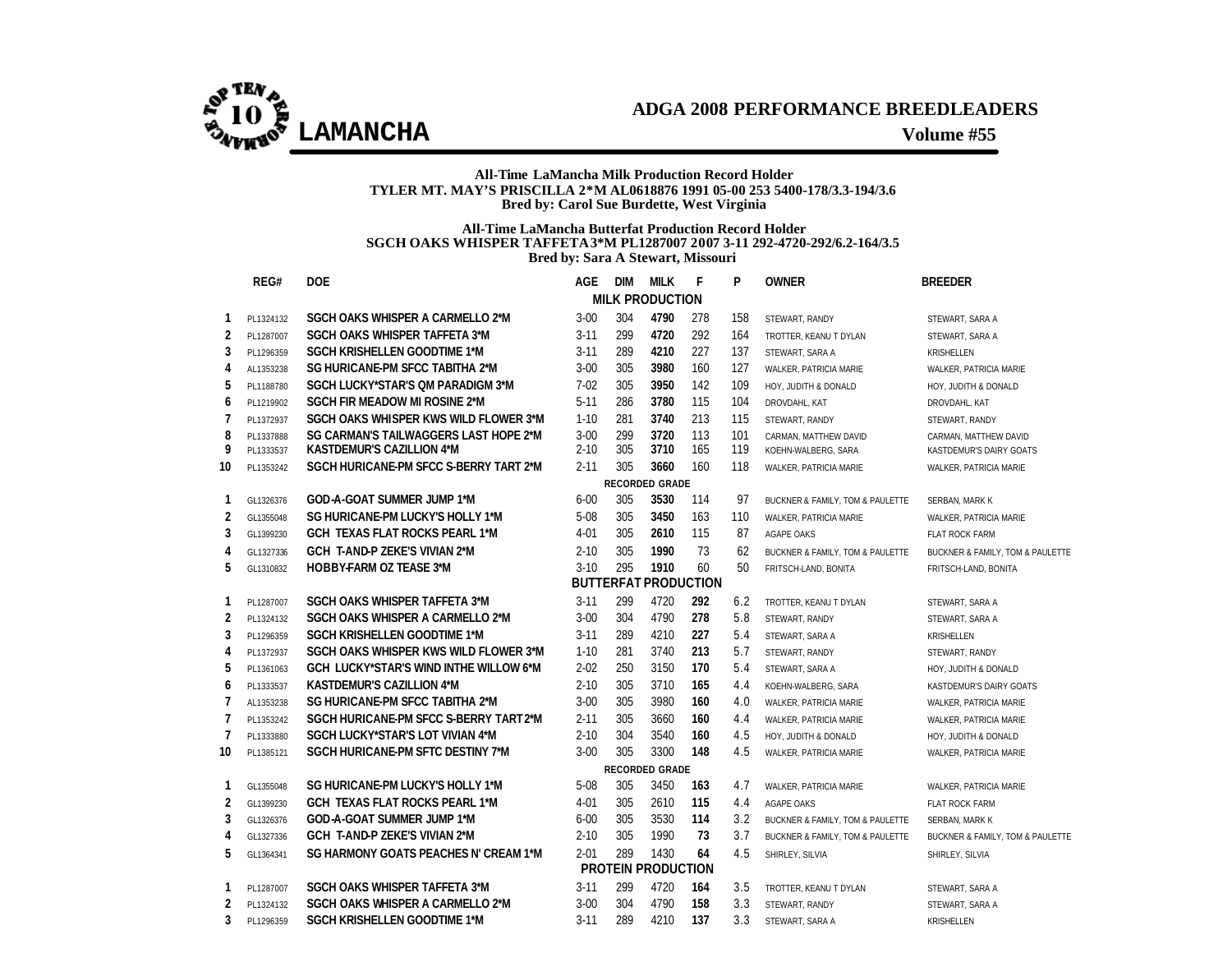

### **All-Time NIGERIAN DWARF Milk Production Record Holder AGS JOBI FAWN 4\*M PD1360584 2006 03-10 305 1720-92/5.3-64/3.7 Bred by: Mrs. J B Jelke, Texas**

### **All-Time NIGERIAN DWARF Butterfat Production Record Holder AGS ROSASHARN'S UNI 2\*M PD1320275 2007 08-06 305 1490-112/7.5-56/3.8 Bred by: Anne Petersen, Massachusetts**

|    | REG#      | <b>DOE</b>                               | <b>AGE</b> | <b>DIM</b> | MILK                        | F   | P   | <b>OWNER</b>           | <b>BREEDER</b>                                 |
|----|-----------|------------------------------------------|------------|------------|-----------------------------|-----|-----|------------------------|------------------------------------------------|
|    |           |                                          |            |            | <b>MILK PRODUCTION</b>      |     |     |                        |                                                |
|    | PD1359697 | <b>GCH NC PROMISEDLAND BEAU-NITA 2*M</b> | $2 - 01$   | 300        | 1530                        | 68  | 60  | HARRELL, KEITH & MARIE | HARRELL, KEITH & MARIE                         |
| 2  | PD1321586 | AGS ROSASHARN'S TL MARIPOSA 3*M          | $5 - 01$   | 289        | 1450                        | 105 | 64  | PETERSEN, ANNE         | PETERSEN, ANNE                                 |
| 3  | PD1360584 | AGS JOBI FAWN 4*M                        | 5-09       | 260        | 1360                        | 67  | 75  | JELKE, MRS J B         | JELKE, MRS J B                                 |
| 4  | PD1322277 | GCH AGS PROMISEDLAND CP LIL BOPEEP 1*M   | $5-11$     | 305        | 1350                        | 78  | 58  | HARRELL, KEITH & MARIE | HARRELL, KEITH & MARIE                         |
| 5  | PD1358000 | AGS ROSASHARN'S TL GORDA 3*M             | $5 - 11$   | 290        | 1340                        | 93  | 58  | FUNK, DAVID W          | PETERSEN, AN NE & MARGINIA<br>PETERSEN-ROCKNEY |
| 6  | PD1320275 | AGS ROSASHARN'S UNI 2*M                  | $9 - 06$   | 300        | 1320                        | 73  | 50  | PETERSEN, ANNE         | PETERSEN, ANNE                                 |
|    | PD1360264 | AGS ROSASHARN'S TL ULANI 3*M             | $4 - 10$   | 305        | 1210                        | 74  | 53  | PETERSEN, ANNE         | PETERSEN, ANNE                                 |
| 8  | PD1374274 | CHENANGO-HILLS I P GODDESS 2*M           | $1-10$     | 291        | 1120                        | 81  | 49  | FUNK, DAVID W          | FUNK, DAVID W                                  |
| 9  | PD1355489 | PAINTED PEPPER SEAMIST 2*M               | $2 - 02$   | 305        | 1100                        | 85  | 44  | REILICH, LISA          | REILICH, LISA                                  |
| 10 | PD1321277 | AGS ROSASHARN'S BUCKWHEAT HONEY 3*M      | $8 - 02$   | 305        | 1090                        | 77  | 46  | PETERSEN, ANNE         | PETERSEN, ANNE                                 |
|    |           |                                          |            |            |                             |     |     |                        |                                                |
|    |           |                                          |            |            | <b>BUTTERFAT PRODUCTION</b> |     |     |                        |                                                |
|    | PD1321586 | AGS ROSASHARN'S TL MARIPOSA 3*M          | $5-01$     | 289        | 1450                        | 105 | 7.2 | PETERSEN, ANNE         | PETERSEN, ANNE                                 |
| 2  | PD1358000 | AGS ROSASHARN'S TL GORDA 3*M             | $5-11$     | 290        | 1340                        | 93  | 6.9 | FUNK. DAVID W          | PETERSEN, ANNE & MARGINIA<br>PETERSEN-ROCKNEY  |
| 3  | PD1355489 | <b>PAINTED PEPPER SEAMIST 2*M</b>        | $2 - 02$   | 305        | 1100                        | 85  | 7.7 | REILICH. LISA          | REILICH, LISA                                  |
| 4  | PD1374274 | <b>CHENANGO-HILLS I P GODDESS 2*M</b>    | $1 - 10$   | 291        | 1120                        | 81  | 7.2 | FUNK. DAVID W          | FUNK. DAVID W                                  |
| 5  | PD1322277 | GCH AGS PROMISEDLAND CP LIL BOPEEP 1*M   | $5 - 11$   | 305        | 1350                        | 78  | 5.8 | HARRELL, KEITH & MARIE | HARRELL, KEITH & MARIE                         |
| 6  | PD1321277 | AGS ROSASHARN'S BUCKWHEAT HONEY 3*M      | $8 - 02$   | 305        | 1090                        | 77  | 7.1 | PETERSEN, ANNE         | PETERSEN, ANNE                                 |
|    | PD1360264 | AGS ROSASHARN'S TL ULANI 3*M             | $4 - 10$   | 305        | 1210                        | 74  | 6.1 | PETERSEN, ANNE         | PETERSEN, ANNE                                 |
|    | PD1341947 | <b>GCH PHOLIA FARM KM HARRIETT 3*M</b>   | $2 - 11$   | 305        | 1060                        | 74  | 7.0 | CALDWELL, GIANACLIS    | CALDWELL, AMELIA                               |
| 9  | PD1320275 | AGS ROSASHARN'S UNI 2*M                  | $9 - 06$   | 300        | 1320                        | 73  | 5.5 | PETERSEN, ANNE         | PETERSEN, ANNE                                 |
| 10 | PD1359697 | <b>GCH NC PROMISEDLAND BEAU-NITA 2*M</b> | $2 - 01$   | 300        | 1530                        | 68  | 4.4 | HARRELL, KEITH & MARIE | HARRELL, KEITH & MARIE                         |
|    |           |                                          |            |            |                             |     |     |                        |                                                |

### **PROTEIN PRODUCTION**

|              | PD1360584        | AGS JOBI FAWN 4*M                        | 5-09     | 260 | 360  | 75  | 5.5            | JELKE, MRS J B         | JELKE, MRS J B                                |
|--------------|------------------|------------------------------------------|----------|-----|------|-----|----------------|------------------------|-----------------------------------------------|
|              | PD1321586        | AGS ROSASHARN'S TL MARIPOSA 3*M          | $5-01$   | 289 | 1450 | 64  | 4.4            | PETERSEN, ANNE         | PETERSEN, ANNE                                |
|              | PD1392106        | <b>JOBI FILENE 5*M</b>                   | 2-01     | 305 | 960  | 64  | 6.7            | JELKE, MRS J B         | JELKE, MRS J B                                |
|              | PD1392104        | <b>JOBI CLEOME 5*M</b>                   | $2 - 02$ | 304 | 1050 | 63  | 6.0            | JELKE, MRS J B         | JELKE, MRS J B                                |
|              | PD1355757        | AGS JOBI MARGO 3*M                       | $4 - 00$ | 248 | 980  | 61  | -6.2           | JELKE, MRS J B         | JELKE, MRS J B                                |
| <sub>6</sub> | PD1359697        | <b>GCH NC PROMISEDLAND BEAU-NITA 2*M</b> | 2-01     | 300 | 1530 | 60  | 3.9            | HARRELL, KEITH & MARIE | HARRELL, KEITH & MARIE                        |
|              | PD1322277        | GCH AGS PROMISEDLAND CP LIL BOPEEP 1*M   | $5-11$   | 305 | 1350 | 58  | 4.3            | HARRELL, KEITH & MARIE | HARRELL, KEITH & MARIE                        |
|              | <b>DD12F0000</b> | ACS DOSASHADNIS TI CODDA 2*M             | E 11     | ാവ  | 1210 | FО. | 1 <sup>2</sup> | FUNIV DAVID W          | PETERSEN, ANNE & MARGINIA<br>DETEDCEN DOCKNEY |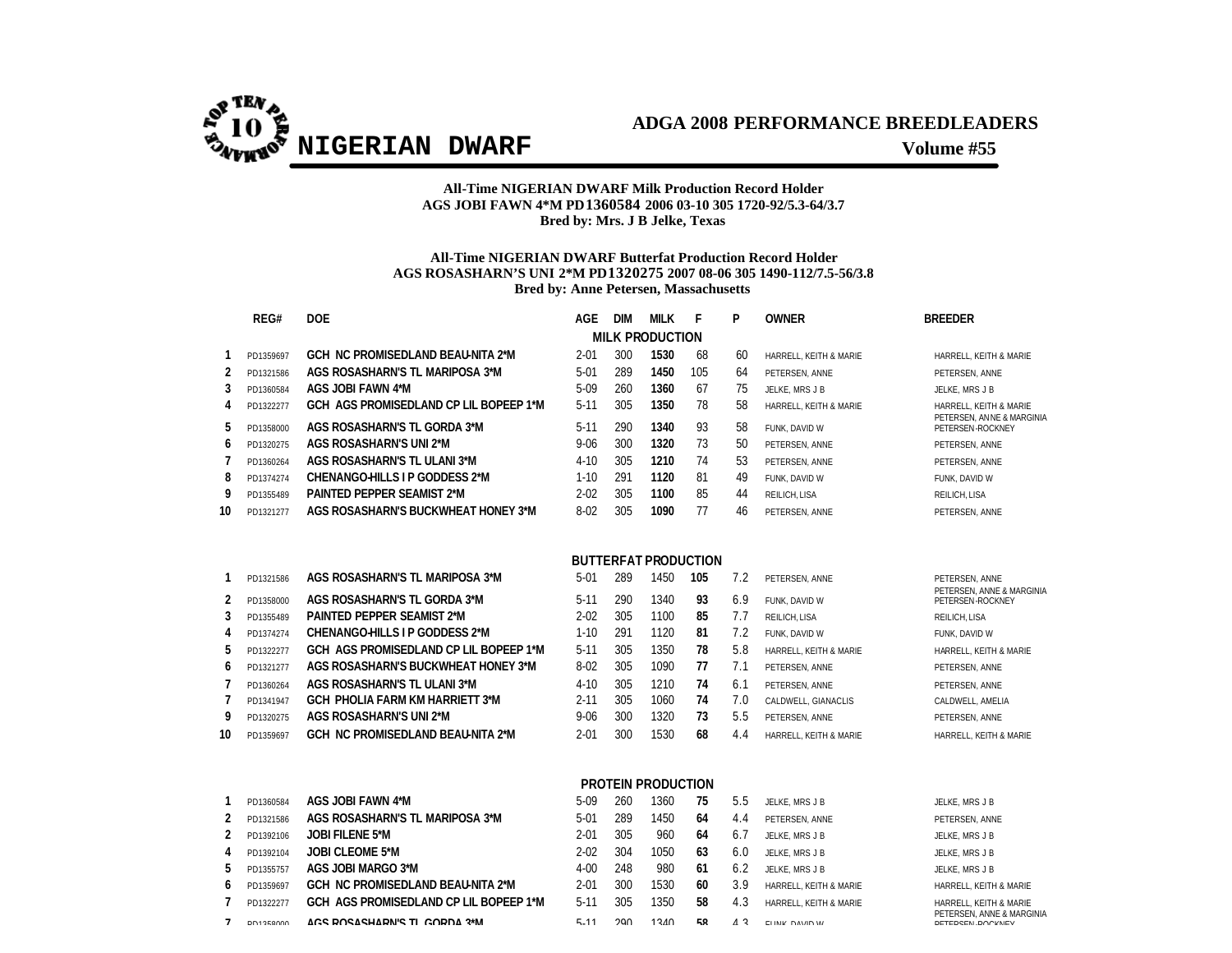#### **All-Time NUBIAN Milk Production Record Holder SG SKYHILL'S ELISHA 7\*M PN0904515 1996 02-09 302 5940-303/5.1-216/3.6 Bred by: Skyhill Farms, California**

#### **All-Time Nubian Butterfat Production Record Holder & All-Time Breed Butterfat Production Record Holder PACEM FAUN'S FOLLY 2\*M PN0324844 1984 4-02 304-5160-384/7.4 Bred by: Mr. & Mrs. Max C. Prinsen, Washington**

|                | REG#                  | <b>DOE</b>                                | AGE         | dim | <b>MILK</b>                 | F   | P   | <b>OWNER</b>               | <b>BREEDER</b>             |  |  |  |  |
|----------------|-----------------------|-------------------------------------------|-------------|-----|-----------------------------|-----|-----|----------------------------|----------------------------|--|--|--|--|
|                |                       |                                           |             |     | <b>MILK PRODUCTION</b>      |     |     |                            |                            |  |  |  |  |
| 1              | PN1366912             | SGCH BLISSBERRY FM ROCKSTAR 3*M           | $2 - 01$    | 280 | 3610                        | 157 | 129 | KOEHN-WALBERG, SARA        | KOEHN-WALBERG, SARA        |  |  |  |  |
| $\overline{2}$ | PN1218919             | <b>SGCH LAKESHORE-FARMS JUST-TINA 5*M</b> | $6 - 00$    | 305 | 3600                        | 180 | 131 | KOEHN-WALBERG, SARA        | TREDWAY-CARTER, MEGAN      |  |  |  |  |
| 3              | PN1379515             | <b>SGCH BLISSBERRY FM INTANGIBLE 4*M</b>  | $1 - 10$    | 305 | 3560                        | 178 | 134 | KOEHN-WALBERG, SARA        | KOEHN-WALBERG, SARA        |  |  |  |  |
| 4              | PN1279602             | SG SIX M GALAXY NOVA'S SONIA NOEL 10*M    | $6 - 01$    | 287 | 3450                        | 120 | 118 | MCCLURE, MARTIN & LOUISE   | MCCLURE, MARTIN & LOUISE   |  |  |  |  |
| 5              | PN1343308             | <b>SGCH BLISSBERRY FASHION SHOW 3*M</b>   | $3-00$      | 299 | 3340                        | 156 | 123 | KOEHN-WALBERG, SARA        | KOEHN-WALBERG, SARA        |  |  |  |  |
| 6              | PN1281143             | <b>BLACK MESA CORIANDER 3*M</b>           | $5 - 01$    | 305 | 3280                        | 147 | 117 | HEININGER, KATHRYN L       | HEININGER, KATHRYN L       |  |  |  |  |
| 7              | PN1328242             | <b>GCH LAKESHORE WFBD ROXANNE 3*M</b>     | $2 - 09$    | 305 | 3080                        | 117 | 98  | ANDERSON, GREGORY          | TREDWAY-CARTER, MEGAN      |  |  |  |  |
| 7              | PN1350901             | <b>SG KAY-EMS BREAKTYME 7*M</b>           | $3 - 00$    | 305 | 3080                        | 116 | 113 | PERRIN, MARJORIE           | PERRIN, MARJORIE           |  |  |  |  |
| 9              | PN1285986             | 2-G FARM CASEY 1*M                        | $4 - 00$    | 291 | 2890                        | 135 | 104 | COOPER, JANET L            | COOPER, JANET L            |  |  |  |  |
| 10             | AN1264555             | SG REDWOOD HILLS SPECIAL DEVORA 6*M       | $5 - 11$    | 305 | 2850                        | 117 | 107 | <b>BICE, JENNIFER LYNN</b> | <b>BICE, JENNIFER LYNN</b> |  |  |  |  |
|                | <b>RECORDED GRADE</b> |                                           |             |     |                             |     |     |                            |                            |  |  |  |  |
| 1              | GN1415021             | THE BEARFEET CAMILLE 1*M                  | $4 - 11$    | 305 | 2040                        | 91  | 85  | HAYNES, BECKIE             |                            |  |  |  |  |
| 2              | GN1415358             | <b>BEARFEET LULU 2*M</b>                  | $3 - 11$    | 305 | 1840                        | 83  | 71  | HAYNES, BECKIE             | HAYNES, BECKIE             |  |  |  |  |
| 3              | GN1416971             | <b>BEARFEET LITTLE BIT O'WONDER 2*M</b>   | $1 - 11$    | 305 | 1740                        | 81  | 66  | HAYNES, BECKIE             | HAYNES, BECKIE             |  |  |  |  |
|                |                       |                                           |             |     | <b>BUTTERFAT PRODUCTION</b> |     |     |                            |                            |  |  |  |  |
| 1              | PN1396265             | SG COPPER HILL B W WOODWEND 9*M           | $2 - 00$    | 305 | 2700                        | 183 | 6.8 | WILKINSON, PAUL K          | <b>BAKER, VIRGINIA</b>     |  |  |  |  |
| 2              | PN1218919             | SGCH LAKESHORE-FARMS JUST-TINA 5*M        | $6 - 00$    | 305 | 3600                        | 180 | 5.0 | KOEHN-WALBERG, SARA        | TREDWAY-CARTER, MEGAN      |  |  |  |  |
| 3              | PN1379515             | <b>SGCH BLISSBERRY FM INTANGIBLE 4*M</b>  | $1 - 10$    | 305 | 3560                        | 178 | 5.0 | KOEHN-WALBERG, SARA        | KOEHN-WALBERG, SARA        |  |  |  |  |
| 4              | PN1366912             | <b>SGCH BLISSBERRY FM ROCKSTAR 3*M</b>    | $2 - 01$    | 280 | 3610                        | 157 | 4.3 | KOEHN-WALBERG, SARA        | KOEHN-WALBERG, SARA        |  |  |  |  |
| 5              | PN1343308             | <b>SGCH BLISSBERRY FASHION SHOW 3*M</b>   | $3-00$      | 299 | 3340                        | 156 | 4.7 | KOEHN-WALBERG, SARA        | KOEHN-WALBERG, SARA        |  |  |  |  |
| 6              | PN1355754             | SG LASSENWOOD REICH PLEASANCE 1*M         | $2 - 10$    | 305 | 2540                        | 148 | 5.8 | <b>BICE, JENNIFER LYNN</b> | LEWIS, KATHRYN             |  |  |  |  |
| $\overline{7}$ | PN1281143             | <b>BLACK MESA CORIANDER 3*M</b>           | $5-01$      | 305 | 3280                        | 147 | 4.5 | HEININGER, KATHRYN L       | HEININGER, KATHRYN L       |  |  |  |  |
| 8              | PN1367575             | SG LAKESHORE ACE SHEDAISY 2*M             | $2 - 00$    | 304 | 2810                        | 143 | 5.1 | CARSTENSEN, KELSEY         | TREDWAY-CARTER, MEGAN      |  |  |  |  |
| 9              | PN1046610             | SGCH HERITAGE-SONG SWEET HARVEST 3*M      | $11 - 00$   | 305 | 2770                        | 142 | 5.1 | CHAPMAN, RANDY & SHIRLEY   | CHAPMAN, RANDY & SHIRLEY   |  |  |  |  |
| 9              | PN1341778             | <b>SGCH HERITAGE-SONG HARLEY 4*M</b>      | $3 - 00$    | 305 | 2680                        | 142 | 5.3 | CHAPMAN, RANDY & SHIRLEY   | CHAPMAN, RACHEL            |  |  |  |  |
| 9              | AN1434503             | SG REDWOOD HILLS NOLIKO CORDELIA 7*M      | $1 - 07$    | 305 | 2540                        | 142 | 5.6 | <b>BICE, JENNIFER LYNN</b> | <b>BICE, JENNIFER LYNN</b> |  |  |  |  |
|                |                       |                                           |             |     | <b>RECORDED GRADE</b>       |     |     |                            |                            |  |  |  |  |
| 1              | GN1415021             | THE BEARFEET CAMILLE 1*M                  | $4 - 11$    | 305 | 2040                        | 91  | 4.5 | HAYNES, BECKIE             |                            |  |  |  |  |
| 2              | GN1415358             | <b>BEARFEET LULU 2*M</b>                  | $3 - 11$    | 305 | 1840                        | 83  | 4.5 | HAYNES, BECKIE             | HAYNES, BECKIE             |  |  |  |  |
| 3              | GN1416971             | <b>BEARFEET LITTLE BIT O'WONDER 2*M</b>   | $1 - 11$    | 305 | 1740                        | 81  | 4.7 | HAYNES, BECKIE             | HAYNES, BECKIE             |  |  |  |  |
| 4              | GN1416964             | <b>BEARFEET WHISPER 3*M</b>               | $1 - 11$    | 305 | 1420                        | 66  | 4.6 | HAYNES, BECKIE             | HAYNES, BECKIE             |  |  |  |  |
| 5              | GN1416967             | <b>BEARFEET WILEY ANN 3*M</b>             | $1 - 11$    | 305 | 1400                        | 65  | 4.6 | HAYNES, BECKIE             | HAYNES, BECKIE             |  |  |  |  |
|                |                       |                                           |             |     | <b>PROTEIN PRODUCTION</b>   |     |     |                            |                            |  |  |  |  |
| 1              | PN1379515             | <b>SGCH BLISSBERRY FM INTANGIBLE 4*M</b>  | $1 - 10$    | 305 | 3560                        | 134 | 3.8 | KOEHN-WALBERG, SARA        | KOEHN-WALBERG, SARA        |  |  |  |  |
| 2              | PN1218919             | SGCH LAKESHORE-FARMS JUST-TINA 5*M        | $6 - 00$    | 305 | 3600                        | 131 | 3.6 | KOEHN-WALBERG, SARA        | TREDWAY-CARTER, MEGAN      |  |  |  |  |
| 3              | PN1366912             | SGCH BLISSBERRY FM ROCKSTAR 3*M           | $2 - 01$    | 280 | 3610                        | 129 | 3.6 | KOEHN-WALBERG, SARA        | KOEHN-WALBERG, SARA        |  |  |  |  |
| $\overline{A}$ | <b>DEISSION</b>       | COOLI DI ICCDEDDV EACLIIONI CLIONI 9*M    | $\Omega$ On | ากก | <b>ONCC</b>                 | 100 | 27  | KOELIN WALDEDO CADA        | KOELIN WALDEDO CADA        |  |  |  |  |

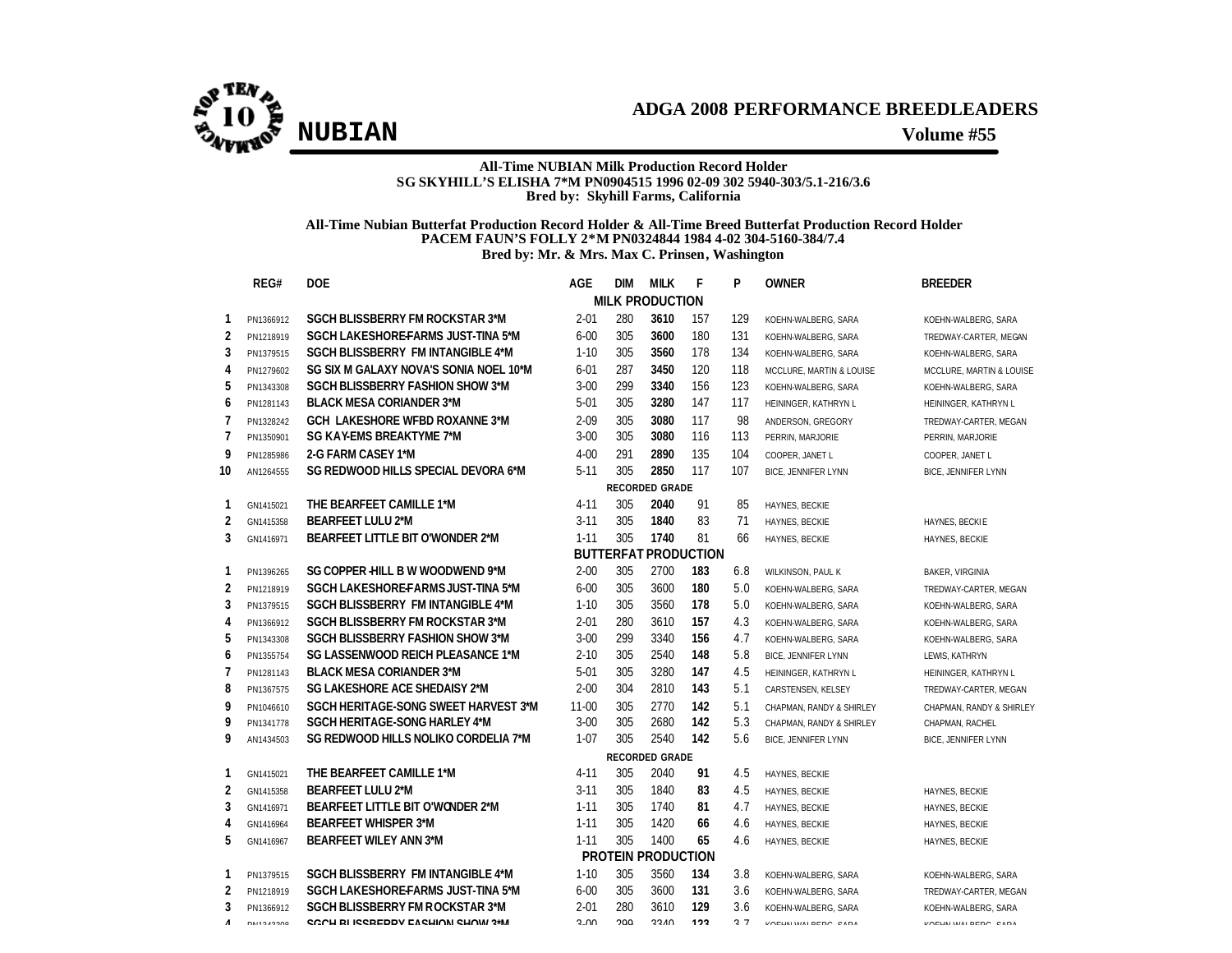

### **All-Time OBERHASLI Milk & Butterfat Production Record Holder SGCH CATOICO SUMMER STORN 4\*M PB0935588 1997 03-00 304 4665-234/5.0-135/2.9 Bred by: Sam Midkiff, Texas**

|                | REG#      | <b>DOE</b>                               | AGE      | <b>DIM</b> | <b>MILK</b>                                       | F                           | P   | <b>OWNER</b>                       | <b>BREEDER</b>                               |
|----------------|-----------|------------------------------------------|----------|------------|---------------------------------------------------|-----------------------------|-----|------------------------------------|----------------------------------------------|
|                |           |                                          |          |            | <b>MILK PRODUCTION</b>                            |                             |     |                                    |                                              |
| 1              | AB1273101 | <b>SGCH ROBLA'S JEST CANON 4*M</b>       | $4 - 11$ | 305        | 4140                                              | 136                         | 113 | BURGESS-GOODRIDGE, MARILYN         | BURGESS-GOODRIDGE, MARILYN                   |
| 2              | AB1266576 | <b>SGCH HEAVEN'S HOLLOW SHOTSI 5*M</b>   | 4-09     | 305        | 3820                                              | 114                         | 114 | THOMAS WHOMBLE, JILL               | THOMAS WHOMBLE, JILL                         |
| 3              | AB1228652 | <b>SGCH HEAVEN'S HOLLOW JEZABELL 4*M</b> | $5 - 11$ | 305        | 3780                                              | 131                         | 115 | THOMAS WHOMBLE, JILL               | THOMAS WHOMBLE, JILL                         |
| 4              | AB1264177 | DYNAMIC DHS CINNAMON 2*M                 | $4 - 11$ | 305        | 3380                                              | 102                         | 95  | HANSON, DANNY                      | HANSON, DANNY                                |
| 5              | AB1335911 | GCH UDDERLY-CRAZY EMIRA 5*M              | $3 - 00$ | 229        | 3320                                              | 139                         | 100 | HOEKER, TREVOR                     | HOEKER, TREVOR                               |
| 6              | AB1229955 | SGCH CALIFORNIA KALVIN SPECIAL K 4*M     | $6 - 00$ | 285        | 3110                                              | 87                          | 85  | UNIVERSITY OF CALIFORNIA, DAVIS    | UNIVERSITY OF CALIFORNIA, DAVIS              |
| 7              | AB1302759 | SGCH TONKA-TAILS JESTERS TAMBOURINE 1*M  | $3 - 09$ | 277        | 3080                                              | 84                          | 80  | SCHRAM, JENNIFER A                 | DAUBERT, MARY & DAVE                         |
| 8              | AB1287311 | SG SIR ECHO FULL MOON 3*M                | $4 - 00$ | 305        | 2830                                              | 95                          | 87  | HEININGER, KATHRYN L               | VAN ECHO, CASSIDI                            |
| 9              | AB1336869 | <b>SGCH HAYCREEKS ARRIO ROXY 4*M</b>     | $3 - 00$ | 303        | 2820                                              | 80                          | 76  | STRUSZ, ANDREA                     | STRUSZ, ANDREA                               |
| 10             | AB1364659 | <b>PH-OBERJOYED WHRC FLASH DANCE 2*M</b> | $1 - 11$ | 292        | 2790                                              | 119                         | 84  | HANSON, PATTY                      | HANSON, PATTY                                |
|                |           |                                          |          |            | <b>RECORDED GRADE</b><br>None Qualifying for 2008 |                             |     |                                    |                                              |
|                |           |                                          |          |            |                                                   | <b>BUTTERFAT PRODUCTION</b> |     |                                    |                                              |
| 1              | AB1335911 | GCH UDDERLY-CRAZY EMIRA 5*M              | $3-00$   | 229        | 3320                                              | 139                         | 4.2 | <b>HOEKER, TREVOR</b>              | <b>HOEKER, TREVOR</b>                        |
| 2              | AB1273101 | <b>SGCH ROBLA'S JEST CANON 4*M</b>       | $4 - 11$ | 305        | 4140                                              | 136                         | 3.3 | BURGESS-GOODRIDGE, MARILYN         | BURGESS-GOODRIDGE, MARILYN                   |
| 3              | AB1228652 | <b>SGCH HEAVEN'S HOLLOW JEZABELL 4*M</b> | $5 - 11$ | 305        | 3780                                              | 131                         | 3.5 | THOMAS WHOMBLE, JILL               | THOMAS WHOMBLE, JILL                         |
| 4              | AB1364659 | PH-OBERJOYED WHRC FLASH DANCE 2*M        | $1 - 11$ | 292        | 2790                                              | 119                         | 4.3 | HANSON, PATTY                      | HANSON, PATTY                                |
| 5              | AB1266576 | <b>SGCH HEAVEN'S HOLLOW SHOTSI 5*M</b>   | 4-09     | 305        | 3820                                              | 114                         | 3.0 | THOMAS WHOMBLE, JILL               | THOMAS WHOMBLE, JILL                         |
| 6              | AB1362113 | PENJAC MARLENA 10*M                      | $2 - 01$ | 276        | 1750                                              | 109                         | 6.2 | RIVARD FARMS - RICK & LAURA RIVARD | PENJAC OBERHASLI DAIRY GOATS                 |
| 7              | PB1344883 | <b>RIVARD-FARM VIXEN 2*M</b>             | $2 - 10$ | 302        | 1760                                              | 108                         | 6.1 | RIVARD FARMS - RICK & LAURA RIVARD | RIVARD FARMS - RICK & LAURA<br><b>RIVARD</b> |
| $\overline{1}$ | AB1350342 | <b>ADRIEL'S KELLY 1*M</b>                | $2 - 10$ | 301        | 1530                                              | 108                         | 7.1 | RIVARD FARMS - RICK & LAURA RIVARD | LARUE FAMILY, DAVID                          |
| 8              | AB1257731 | SG HARPER HILL MAGIC'S SCARLET 1*M       | $4 - 11$ | 264        | 1910                                              | 106                         | 5.5 | SATKOWSKI, CHARLEEN & JOE          | SATKOWSKI, CHARLEEN & JOE                    |
| 10             | AB1264177 | DYNAMIC DHS CINNAMON 2*M                 | $4 - 11$ | 305        | 3380                                              | 102                         | 3.0 | HANSON, DANNY                      | HANSON, DANNY                                |
| 10             | AB1336623 | GCH PH-OBERJOYED HN OBER-ZEALOUS 1*M     | $3 - 00$ | 288        | 2690                                              | 102                         | 3.8 | HANSON, PATTY                      | HANSON, PATTY                                |
| 10             | AB1256122 | PH-OBERJOYED DP TRYSTEN 1*M              | $5 - 00$ | 283        | 2650                                              | 102                         | 3.8 | HANSON, PATTY                      | HANSON, PATTY                                |
| 10             | AB1194272 | <b>SGCH OBERLAND'S PHRAULEIN 3*M</b>     | $6 - 11$ | 296        | 2650                                              | 102                         | 3.8 | STEIN, NETTIE & TERRY              | JORGENSEN, ANDREW & TERRY                    |
|                |           |                                          |          |            | <b>RECORDED GRADE</b>                             |                             |     |                                    |                                              |
|                |           |                                          |          |            | None Qualifying for 2008                          |                             |     |                                    |                                              |
|                |           |                                          |          |            | <b>PROTEIN PRODUCTION</b>                         |                             |     |                                    |                                              |
| 1              | AB1228652 | <b>SGCH HEAVEN'S HOLLOW JEZABELL 4*M</b> | $5 - 11$ | 305        | 3780                                              | 115                         | 3.0 | THOMAS WHOM BLE, JILL              | THOMAS WHOMBLE, JILL                         |
| 2              | AB1266576 | <b>SGCH HEAVEN'S HOLLOW SHOTSI 5*M</b>   | $4 - 09$ | 305        | 3820                                              | 114                         | 3.0 | THOMAS WHOMBLE, JILL               | THOMAS WHOMBLE, JILL                         |
| 3              | AB1273101 | <b>SGCH ROBLA'S JEST CANON 4*M</b>       | $4 - 11$ | 305        | 4140                                              | 113                         | 2.7 | BURGESS-GOODRIDGE, MARILYN         | BURGESS-GOODRIDGE, MARILYN                   |
| 4              | AB1335911 | GCH UDDERLY-CRAZY EMIRA 5*M              | $3 - 00$ | 229        | 3320                                              | 100                         | 3.0 | HOEKER, TREVOR                     | HOEKER, TREVOR                               |
| 5              | AB1264177 | DYNAMIC DHS CINNAMON 2*M                 | $4 - 11$ | 305        | 3380                                              | 95                          | 2.8 | HANSON, DANNY                      | HANSON, DANNY                                |
| 6              | AB1287311 | <b>SG SIR ECHO FULL MOON 3*M</b>         | $4 - 00$ | 305        | 2830                                              | 87                          | 3.1 | HEININGER, KATHRYN L               | VAN ECHO, CASSIDI                            |
| $\overline{1}$ | AB1229955 | SGCH CALIFORNIA KALVIN SPECIAL K 4*M     | $6 - 00$ | 285        | 3110                                              | 85                          | 2.7 | UNIVERSITY OF CALIFORNIA, DAVIS    | UNIVERSITY OF CALIFORNIA, DAVIS              |
| 8              | AB1364659 | PH-OBERJOYED WHRC FLASH DANCE 2*M        | $1 - 11$ | 292        | 2790                                              | 84                          | 3.0 | HANSON, PATTY                      | HANSON, PATTY                                |
| 9              | AB1336623 | GCH PH-OBERJOYED HN OBER-ZEALOUS 1*M     | $3 - 00$ | 288        | 2690                                              | 83                          | 3.1 | HANSON, PATTY                      | HANSON, PATTY                                |
| 10             | AB1256122 | <b>PH-OBERJOYED DP TRYSTEN 1*M</b>       | $5 - 00$ | 283        | 2650                                              | 82                          | 3.1 | HANSON, PATTY                      | HANSON, PATTY                                |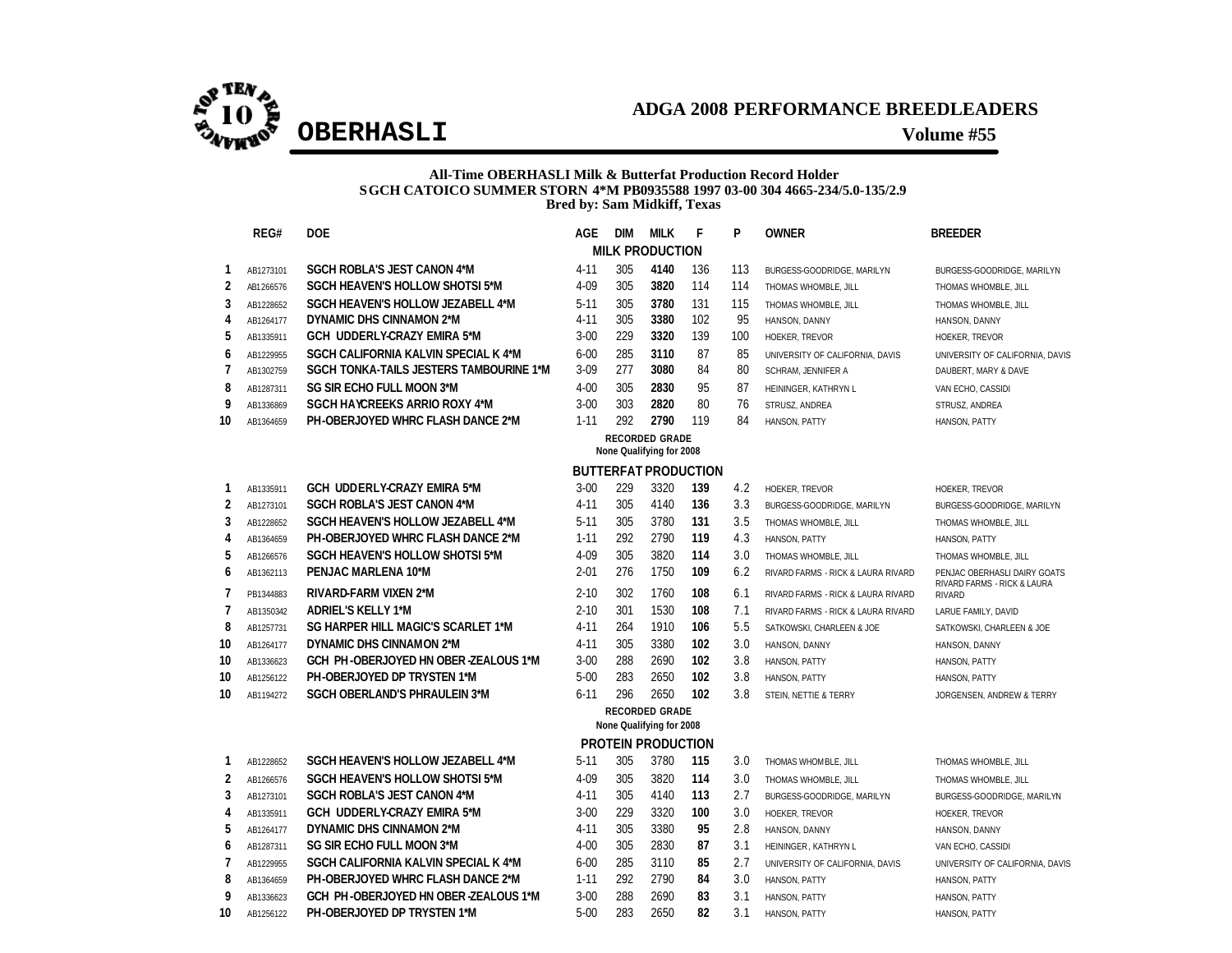

#### **All-Time SAANEN Milk Production Record Holder JC-REED'S CLOVERHOOF HALEY 2\*M AS0894085 1997 04-00 305 6571-168/2.6-162/2.5 Bred by: John & Colleen Reed, Oregon**

#### **All-Time SAANEN Butterfat Production Record Holder GCH AJ'S-UDDER-DELIGHT KARLADA 6\*M AS1049165 2001 3-08 292 4540-246/5.4-120/2.6 Bred by: Andrea Green, Washington**

|                | REG#      | <b>DOE</b>                                   | AGE      | <b>DIM</b> | <b>MILK</b>            | F                           | P   | <b>OWNER</b>                 | <b>BREEDER</b>                      |
|----------------|-----------|----------------------------------------------|----------|------------|------------------------|-----------------------------|-----|------------------------------|-------------------------------------|
|                |           |                                              |          |            | <b>MILK PRODUCTION</b> |                             |     |                              |                                     |
| 1              | AS1280418 | <b>SG CAPRIKORN KRUG'S STARGATE 1*M</b>      | $4 - 08$ | 305        | 5370                   | 150                         | 143 | <b>CAPRIKORN FARMS</b>       | <b>CAPRIKORN FARMS</b>              |
| 2              | AS1256439 | SG MAPLE-OAK SAULT ANIEL 7*M                 | $4 - 11$ | 305        | 4830                   | 119                         | 139 | KAPLEWSKI, JOSHUA            | KAPLEWSKI, JOSHUA                   |
| 3              | AS1386010 | SGCH ROCK-POINT SINGAPORE SLING 1*M          | $1 - 11$ | 305        | 4740                   | 176                         | 115 | REISDORFF, PAULA             | PEARSON JR, WILLIAM & LINDA PEARSON |
| 4              | PS1256441 | SGCH MAPLE-OAK MS POPPYSEED 6*M              | $5 - 00$ | 305        | 4490                   | 92                          | 123 | KAPLEWSKI, JOSHUA            | KAPLEWSKI, JOSHUA                   |
| 5              | PS1273049 | SG MAPLE-OAK JAVIC PARODIE 1*M               | 4-09     | 305        | 4060                   | 173                         | 125 | KAPLEWSKI, JOSHUA            | KAPLEWSKI, JOSHUA                   |
| 5              | PS1388863 | KAPRA VISTA SUN SHAIREL 13*M                 | $4 - 00$ | 305        | 4060                   | 142                         | 122 | HAASS, LEE & JEANETTE        | HAASS, LEE & JEANETTE               |
| $\overline{7}$ | AS1286468 | SGCH COMPANEROS STANDOUT ANEMONE 3*M         | $5-03$   | 294        | 3990                   | 131                         | 110 | COMPANEROS DAIRY GOATS       | COMPANEROS DAIRY GOATS              |
| 8              | AS1395659 | SGCH COMPA NEROS STAND OUT CAPRICE 7*M       | $2 - 02$ | 305        | 3900                   | 153                         | 120 | COMPANEROS DAIRY GOATS       | COMPANEROS DAIRY GOATS              |
| 9              | AS1362139 | SGCH COMPANEROS STANDOUT CLASSY 4*M          | $3-02$   | 305        | 3770                   | 137                         | 112 | COMPANEROS DAIRY GOATS       | COMPANEROS DAIRY GOATS              |
| 10             | AS1306273 | SG KAPRA VISTA TSAESAR P WHITLEY 4*M         | $5-02$   | 305        | 3700                   | 115                         | 113 | HAASS, LEE & JEANETTE        | HAASS, LEE & JEANETTE               |
|                |           |                                              |          |            | <b>RECORDED GRADE</b>  |                             |     |                              |                                     |
| 1              | GS1188623 | SGCH MAGMAR'S JTXO HMS PINAFORE 2*M          | $6 - 11$ | 285        | 2290                   | 58                          | 56  | ESLAVA FAMILY. TIM & CYNTHIA | ESLAVA FAMILY, TIM & CYNTHIA        |
| 2              | GS1431194 | SG CAPRIKORN WEALTH XTRACT 2*M               | $1 - 02$ | 277        | 2260                   | 78                          | 64  | <b>CAPRIKORN FARMS</b>       | <b>CAPRIKORN FARMS</b>              |
| 3              | GS1362140 | <b>COMPANEROS UNKNOWN MISS LILY 8*M</b>      | $2 - 11$ | 161        | 2190                   | 76                          | 66  | COMPANEROS DAIRY GOATS       | COMPANEROS DAIRY GOATS              |
|                |           |                                              |          |            |                        | <b>BUTTERFAT PRODUCTION</b> |     |                              |                                     |
| 1              | AS1409931 | SGCH ROCK-POINT DEFYING GRAVITY 4*M          | $1 - 00$ | 295        | 3280                   | 186                         | 5.5 | REISDORFF, PAULA             | PEARSON JR, WILLIAM & LINDA PEARSON |
| 2              | AS1386010 | SGCH ROCK-POINT SINGAPORE SLING 1*M          | $1 - 11$ | 305        | 4740                   | 176                         | 3.7 | REISDORFF, PAULA             | PEARSON JR, WILLIAM & LINDA PEARSON |
| 3              | PS1273049 | <b>SG MAPLE-OAK JAVIC PARODIE 1*M</b>        | $4 - 09$ | 305        | 4060                   | 173                         | 4.3 | KAPLEWSKI, JOSHUA            | KAPLEWSKI, JOSHUA                   |
| 4              | AS1395659 | SGCH COMPANEROS STAND OUT CAPRICE 7*M        | $2 - 02$ | 305        | 3900                   | 153                         | 3.9 | COMPANEROS DAIRY GOATS       | COMPANEROS DAIRY GOATS              |
| 5              | AS1280418 | <b>SG CAPRIKORN KRUG'S STARGATE 1*M</b>      | 4-08     | 305        | 5370                   | 150                         | 2.8 | <b>CAPRIKORN FARMS</b>       | <b>CAPRIKORN FARMS</b>              |
| 6              | AS1257436 | SGCH ROCK-POINT ALAMO'S DALLAS 9*M           | $5-01$   | 305        | 2670                   | 147                         | 5.5 | REISDORFF, PAULA             | PEARSON JR, WILLIAM & LINDA PEARSON |
| $\overline{7}$ | PS1388863 | KAPRA VISTA SUN SHAIREL 13*M                 | $4 - 00$ | 305        | 4060                   | 142                         | 3.5 | HAASS, LEE & JEANETTE        | HAASS, LEE & JEANETTE               |
| 8              | AS1337670 | SGCH ROC K-POINT VATICAN VACATION 4*M        | $2 - 10$ | 305        | 3020                   | 138                         | 4.6 | REISDORFF, PAULA             | PEARSON JR, WILLIAM & LINDA PEARSON |
| 9              | AS1362139 | <b>SGCH COMPANEROS STANDOUT CLASSY 4*M</b>   | $3 - 02$ | 305        | 3770                   | 137                         | 3.6 | COMPANEROS DAIRY GOATS       | COMPANEROS DAIRY GOATS              |
| 10             | AS1367004 | SG BUTTERMILK ACRES DRE DARCY 1*M            | $2 - 00$ | 305        | 3460                   | 134                         | 3.9 | RATCLIFF, BRIAN & DEBRA      | RATCLIFF, BRIAN & DEBRA             |
|                |           |                                              |          |            | <b>RECORDED GRADE</b>  |                             |     |                              |                                     |
| 1              | GS1431194 | SG CAPRIKORN WEALTH XTRACT 2*M               | $1 - 02$ | 277        | 2260                   | 78                          | 3.5 | <b>CAPRIKORN FARMS</b>       | <b>CAPRIKORN FARMS</b>              |
| 2              | GS1362140 | <b>COMPANEROS UNKNOWN MISS LILY 8*M</b>      | $2 - 11$ | 161        | 2190                   | 76                          | 3.5 | COMPANEROS DAIRY GOATS       | COMPANEROS DAIRY GOATS              |
| 3              | GS1188623 | SGCH MAGMAR'S JTXO HMS PINAFORE 2*M          | $6 - 11$ | 285        | 2290                   | 58                          | 2.5 | ESLAVA FAMILY, TIM & CYNTHIA | ESLAVA FAMILY, TIM & CYNTHIA        |
|                |           |                                              |          |            | PROTEIN PRODUCTION     |                             |     |                              |                                     |
| 1              | AS1280418 | SG CAPRIKORN KRUG'S STARGATE 1*M             | 4-08     | 305        | 5370                   | 143                         | 2.7 | <b>CAPRIKORN FARMS</b>       | <b>CAPRIKORN FARMS</b>              |
| 2              | AS1256439 | SG MAPLE-OAK SAULT ANIEL 7*M                 | $4 - 11$ | 305        | 4830                   | 139                         | 2.9 | KAPLEWSKI, JOSHUA            | KAPLEWSKI, JOSHUA                   |
| 3              | PS1273049 | <b>SG MAPLE-OAK JAVIC PARODIE 1*M</b>        | 4-09     | 305        | 4060                   | 125                         | 3.1 | KAPLEWSKI, JOSHUA            | KAPLEWSKI, JOSHUA                   |
| 4              | PS1256441 | SGCH MAPLE-OAK MS POPPYSEED 6*M              | $5 - 00$ | 305        | 4490                   | 123                         | 2.7 | KAPLEWSKI, JOSHUA            | KAPLEWSKI, JOSHUA                   |
| 5              | PS1388863 | KAPRA VISTA SUN SHAIREL 13*M                 | $4 - 00$ | 305        | 4060                   | 122                         | 3.0 | HAASS, LEE & JEANETTE        | HAASS, LEE & JEANETTE               |
| 6              | AS1395659 | SGCH COMPANEROS STAND OUT CAPRICE 7*M        | $2 - 02$ | 305        | 3900                   | 120                         | 3.1 | COMPANEROS DAIRY GOATS       | COMPANEROS DAIRY GOATS              |
| $\overline{7}$ | AC1040700 | <b>SCCH COMPANEDOS STAND OUT MADAREL 3*M</b> | 2.02     | 305        | 3300                   | 119                         | 2F  | COMPANIEDOS DAIDY COATS      | COMPANIEDOS DAIDY COATS             |

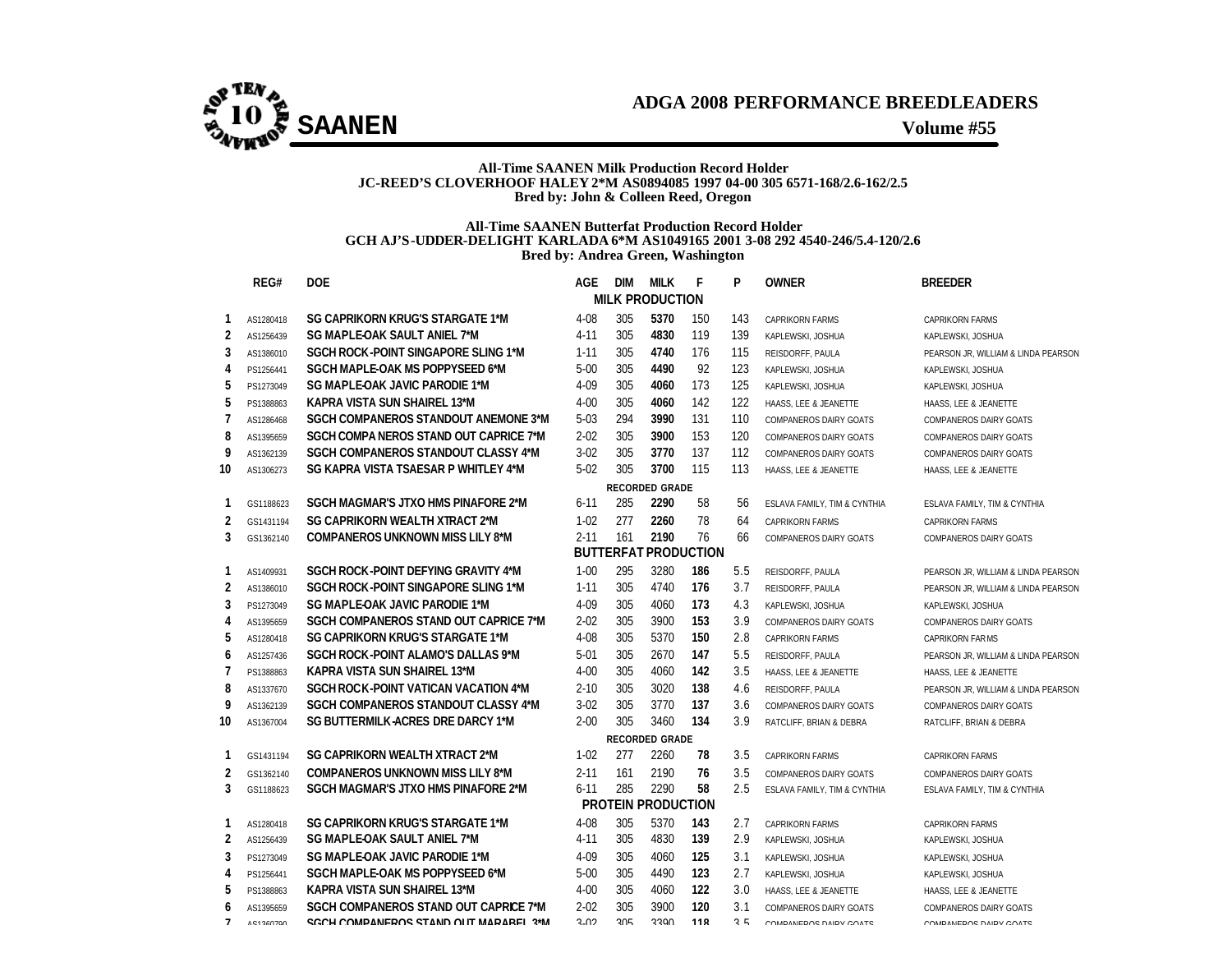

### **All-Time SABLE Milk & Butterfat Production Record Holder CAPRICORN-GENETICS CATHY 1\*M AC1253232 2005 02-11 305 4230-133/3.1-118/2.8 Bred by: Lorraine Kryle, New Mexico**

|    | REG#                     | <b>DOE</b>                                   | <b>AGE</b> | <b>DIM</b> | MILK                                              | F   | P   | <b>OWNER</b>                    | <b>BREEDER</b>                  |  |  |  |  |  |
|----|--------------------------|----------------------------------------------|------------|------------|---------------------------------------------------|-----|-----|---------------------------------|---------------------------------|--|--|--|--|--|
|    |                          |                                              |            |            | <b>MILK PRODUCTION</b>                            |     |     |                                 |                                 |  |  |  |  |  |
| 1  | AC1338324                | SGCH KLISSE'S TMR JINGLE OF HOPE 6*M         | $2 - 10$   | 294        | 3370                                              | 105 | 101 | <b>GOLDTHWAITE NUBIANS</b>      | FOSTER & FAMILY. BRUCE & KLISSE |  |  |  |  |  |
| 2  | AC1339583                | SPRINGFIELD-OAKS S SIERRITA 15*M             | $2 - 09$   | 294        | 2370                                              | 73  | 62  | HENNING, ELIZABETH R            | HENNING, ELIZABETH R            |  |  |  |  |  |
| 3  | AC1367338                | KLISSE'S AOGAR OREO 9*M                      | $2 - 02$   | 260        | 2250                                              | 73  | 60  | <b>FOSTER, KLISSE</b>           | FOSTER & FAMILY, BRUCE & KLISSE |  |  |  |  |  |
| 4  | AC1364975                | <b>GCH KLISSE'S KCOH SILVANBERRY 6*M</b>     | $2 - 02$   | 221        | 2110                                              | 65  | 48  | FOSTER, CARY                    | FOSTER & FAMILY. BRUCE & KLISSE |  |  |  |  |  |
| 5  | AC1403420                | <b>KLISSE'S KWYD CHOCOLATE CREAM 10*M</b>    | $1 - 02$   | 284        | 1910                                              | 47  | 53  | FOSTER & FAMILY, BRUCE & KLISSE | FOSTER & FAMILY, BRUCE & KLISSE |  |  |  |  |  |
| 6  | AC1410989                | SG KLISSE'S KEOH VIREO 8*M                   | $1 - 01$   | 243        | 1870                                              | 56  | 50  | <b>FOSTER, ELSIE R</b>          | FOSTER & FAMILY. BRUCE & KLISSE |  |  |  |  |  |
| 7  | AC1324490                | <b>GCH KLISSE'S DRS CHOCOLATE BONBON 9*M</b> | $3 - 01$   | 239        | 1840                                              | 43  | 46  | FOSTER & FAMILY, BRUCE & KLISSE | FOSTER & FAMILY, BRUCE & KLISSE |  |  |  |  |  |
| 8  | AC1338326                | GCH KLISSE'S KDWB DESIGN OF HOPE 2*M         | $2 - 10$   | 229        | 1730                                              | 51  | 47  | FOSTER. KLISSE & GWEN JOHNSON   | FOSTER. KLISSE & GWEN JOHNSON   |  |  |  |  |  |
| 9  | AC1403644                | KLISSE'S TA PENDANT OF HOPE 5*M              | $1 - 01$   | 197        | 1560                                              | 46  | 42  | FOSTER, KLISSE                  | FOSTER, KLISSE                  |  |  |  |  |  |
| 10 | AC1425194                | CHERRY-LANE W-ES 292 1*M                     | $1 - 01$   | 305        | 1550                                              | 47  | 44  | WEST, MRS ELDON                 | WEST, MRS ELDON                 |  |  |  |  |  |
|    | <b>RECORDED GRADE</b>    |                                              |            |            |                                                   |     |     |                                 |                                 |  |  |  |  |  |
|    | None Qualifying for 2008 |                                              |            |            |                                                   |     |     |                                 |                                 |  |  |  |  |  |
|    |                          |                                              |            |            | <b>BUTTERFAT PRODUCTION</b>                       |     |     |                                 |                                 |  |  |  |  |  |
| 1  | AC1338324                | SGCH KLISSE'S TMR JINGLE OF HOPE 6*M         | $2 - 10$   | 294        | 3370                                              | 105 | 3.1 | <b>GOLDTHWAITE NUBIANS</b>      | FOSTER & FAMILY, BRUCE & KLISSE |  |  |  |  |  |
| 2  | AC1339583                | SPRINGFIELD-OAKS S SIERRITA 15*M             | $2 - 09$   | 294        | 2370                                              | 73  | 3.1 | HENNING, ELIZABETH R            | HENNING, ELIZABETH R            |  |  |  |  |  |
| 2  | AC1367338                | <b>KLISSE'S AOGAR OREO 9*M</b>               | $2 - 02$   | 260        | 2250                                              | 73  | 3.2 | <b>FOSTER, KLISSE</b>           | FOSTER & FAMILY, BRUCE & KLISSE |  |  |  |  |  |
| 4  | AC1364975                | <b>GCH KLISSE'S KCOH SILVANBERRY 6*M</b>     | $2 - 02$   | 221        | 2110                                              | 65  | 3.1 | FOSTER, CARY                    | FOSTER & FAMILY, BRUCE & KLISSE |  |  |  |  |  |
| 5  | AC1410989                | <b>SG KLISSE'S KEOH VIREO 8*M</b>            | $1 - 01$   | 243        | 1870                                              | 56  | 3.0 | <b>FOSTER, ELSIE R</b>          | FOSTER & FAMILY, BRUCE & KLISSE |  |  |  |  |  |
|    |                          |                                              |            |            | <b>RECORDED GRADE</b>                             |     |     |                                 |                                 |  |  |  |  |  |
|    |                          |                                              |            |            | None Qualifying for 2008                          |     |     |                                 |                                 |  |  |  |  |  |
|    |                          |                                              |            |            | <b>PROTEIN PRODUCTION</b>                         |     |     |                                 |                                 |  |  |  |  |  |
| 1  | AC1338324                | SGCH KLISSE'S TMR JINGLE OF HOPE 6*M         | $2 - 10$   | 294        | 3370                                              | 101 | 3.0 | <b>GOLDTHWAITE NUBIANS</b>      | FOSTER & FAMILY, BRUCE & KLISSE |  |  |  |  |  |
| 2  | AC1339583                | SPRINGFIELD-OAKS S SIERRITA 15*M             | $2 - 09$   | 294        | 2370                                              | 62  | 2.6 | HENNING, ELIZABETH R            | HENNING, ELIZABETH R            |  |  |  |  |  |
| 3  | AC1367338                | <b>KLISSE'S AOGAR OREO 9*M</b>               | $2 - 02$   | 260        | 2250                                              | 60  | 2.7 | <b>FOSTER, KLISSE</b>           | FOSTER & FAMILY, BRUCE & KLISSE |  |  |  |  |  |
| 4  | AC1403420                | <b>KLISSE'S KWYD CHOCOLATE CREAM 10*M</b>    | $1 - 02$   | 284        | 1910                                              | 53  | 2.8 | FOSTER & FAMILY, BRUCE & KLISSE | FOSTER & FAMILY, BRUCE & KLISSE |  |  |  |  |  |
|    |                          |                                              |            |            | <b>RECORDED GRADE</b><br>None Qualifying for 2008 |     |     |                                 |                                 |  |  |  |  |  |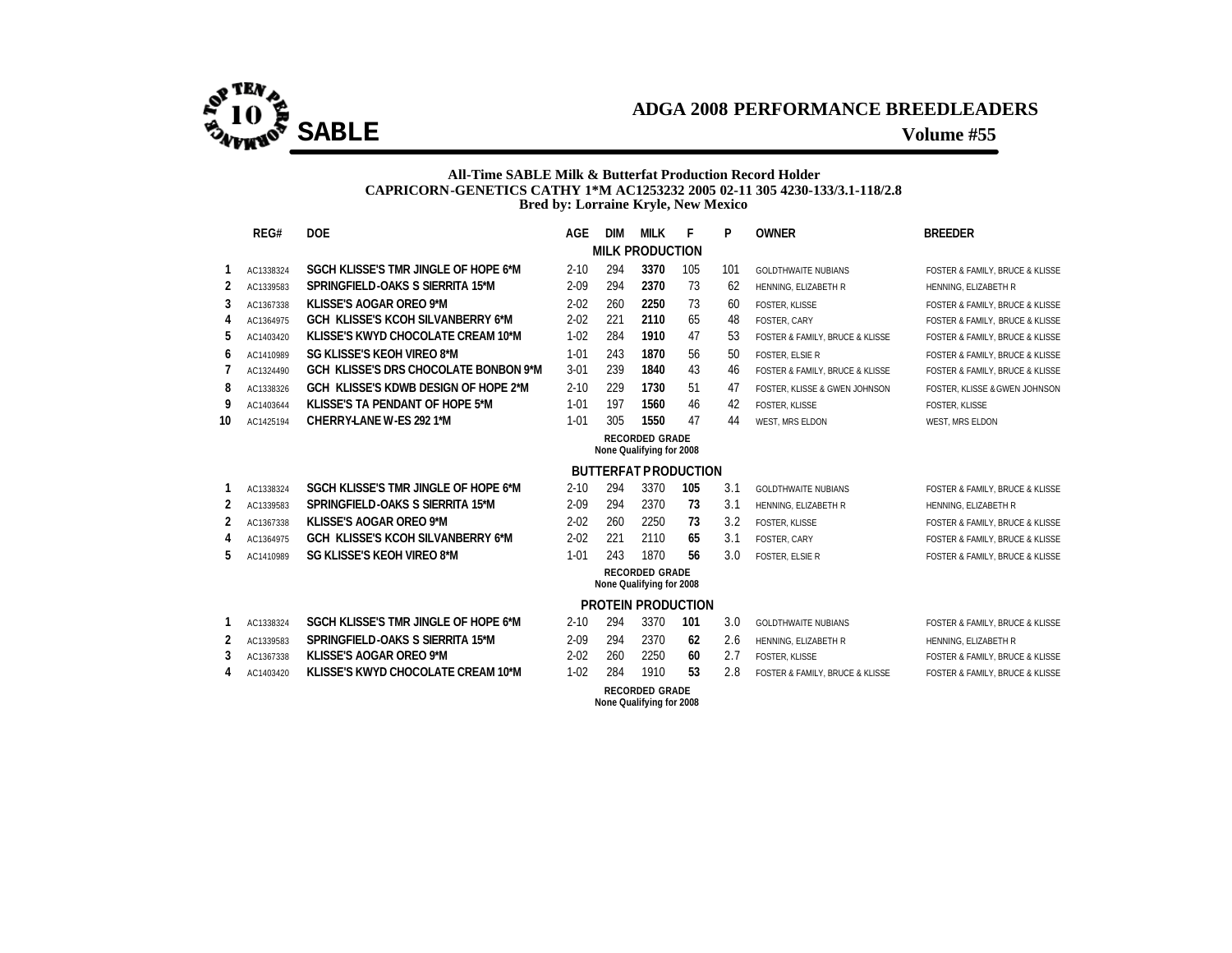

#### **All-Time TOGGENBURG Milk & Butterfat Production Record Holder & All-Time Breed Milk Production Record Holder SGCH WESTERN-ACRES ZEPHYR ROSEMARY 4\*M AT0926741 1997 03-01 305 7965-312/3.9-240/3.0 Bred by: Katrina Kay Western, Texas**

|                     | REG#                   | <b>DOE</b>                                                                         | <b>AGE</b>           | DIM        | <b>MILK</b>                                           | F          | P          | <b>OWNER</b>                                      | <b>BREEDER</b>                          |
|---------------------|------------------------|------------------------------------------------------------------------------------|----------------------|------------|-------------------------------------------------------|------------|------------|---------------------------------------------------|-----------------------------------------|
|                     |                        |                                                                                    |                      |            | <b>MILK PRODUCTION</b>                                |            |            |                                                   |                                         |
| 1                   | AT1276289              | <b>RU-RIDGE STARBUCK TRINITY 2*M</b>                                               | $5 - 01$             | 290        | 4130                                                  | 122        | 93         | SEVERSON, ANNA M                                  | RUBESH, MELANIE                         |
| $\overline{2}$      | AT1387603              | <b>SGCH CHERRY GLEN TILDEN SUNBEAM 1*M</b>                                         | $1 - 11$             | 305        | 3510                                                  | 100        | 95         | KIRSCH, DIANE & WAYNE CULLEN                      | KIRSCH, DIANE & WAYNE CULLEN            |
| 3                   | AT1345776              | SG CHERRY GLEN AMEN SYRIA 7*M                                                      | $2 - 11$             | 305        | 3450                                                  | 88         | 87         | KIRSCH, DIANE & WAYNE CULLEN                      | KIRSCH, DIANE & WAYNE CULLEN            |
| 4                   | AT1393761              | KNOTNEER JACKPINE ELSA 3*M                                                         | $1 - 10$             | 305        | 3400                                                  | 99         | 83         | SEVERSON, ANNA M                                  | SEVERSON, ANNA M                        |
| 5                   | AT1338813              | <b>GCH ROWE'S FALCON REBECCA II 8*M</b>                                            | $2 - 10$             | 305        | 3330                                                  | 109        | 88         | ROWE DVM, JOAN DEAN                               | ROWE DVM, JOAN DEAN                     |
| 5                   | AT1233956              | <b>GCH ROWE'S MAESTRO FENNEL 8*M</b>                                               | $5 - 11$             | 305        | 3330                                                  | 79         | 80         | ROWE DVM, JOAN DEAN                               | ROWE DVM, JOAN DEAN                     |
| 7                   | AT1337655              | <b>HURICANE-PM WNPJ KARBON 2*M</b>                                                 | $3 - 00$             | 305        | 3320                                                  | 119        | 88         | WALKER, PATRICIA MARIE                            | WALKER, PATRICIA MARIE                  |
| 8                   | AT1300086              | <b>GCH ROWE'S RAVEN FLORA 8*M</b>                                                  | $3 - 11$             | 294        | 3230                                                  | 85         | 82         | ROWE DVM, JOAN DEAN                               | ROWE DVM, JOAN DEAN                     |
| 8                   | AT1294268              | GCH CHERRY GLEN TRISTIN DANA 2*M                                                   | $4 - 00$             | 305        | 3230                                                  | 69         | 84         | KIRSCH, DIANE                                     | KIRSCH, DIANE                           |
| 10                  | PT1337654              | <b>HURICANE-PM WNPJ GRACE 3*M</b>                                                  | $3 - 00$             | 300        | 3100                                                  | 126        | 80         | WALKER, PATRICIA MARIE                            | WALKER, PATRICIA MARIE                  |
| 10                  | AT1294274              | SG CHERRY GLEN THUNDER SPANGLE 6*M                                                 | $3 - 11$             | 305        | 3100                                                  | 100        | 82         | KIRSCH, DIANE & WAYNE CULLEN                      | KIRSCH, DIANE & WAYNE CULLEN            |
| 10                  | AT1300087              | <b>GCH ROWE'S RAVEN SUSAN 3*M</b>                                                  | $4 - 00$             | 280        | 3100                                                  | 76         | 82         | ROWE DVM, JOAN DEAN                               | ROWE DVM, JOAN DEAN                     |
|                     |                        |                                                                                    |                      |            | <b>RECORDED GRADE</b>                                 |            |            |                                                   |                                         |
| 1                   | GT1300980              | <b>GCH JUDGE HALE'S WILLAMINA 2*M</b>                                              | $4 - 00$             | 254        | 1800                                                  | 57         | 49         | O'LONE, CHRISTIAN                                 | O'LONE, BETHANY J                       |
|                     |                        |                                                                                    |                      |            |                                                       |            |            |                                                   |                                         |
|                     |                        |                                                                                    |                      |            |                                                       |            |            |                                                   |                                         |
| 1<br>$\overline{2}$ | PT1337654              | <b>HURICANE-PM WNPJ GRACE 3*M</b><br><b>RU-RIDGE STARBUCK TRINITY 2*M</b>          | $3 - 00$<br>$5 - 01$ | 300<br>290 | 3100<br>4130                                          | 126<br>122 | 4.1<br>3.0 | WALKER, PATRICIA MARIE                            | WALKER, PATRICIA MARIE                  |
|                     | AT1276289              |                                                                                    |                      |            |                                                       |            |            | SEVERSON, ANNA M<br>RIVARD FARMS - RICK & LAURA   | RUBESH, MELANIE                         |
| 3                   | PT1298827              | BRYNNESTONE DDCC OPAL 3*M                                                          | $3 - 10$             | 305        | 1940                                                  | 121        | 6.2        | <b>RIVARD</b>                                     | <b>BENISCH, REBECCA</b>                 |
| 4                   | AT1337655              | <b>HURICANE-PM WNPJ KARBON 2*M</b>                                                 | $3 - 00$             | 305        | 3320                                                  | 119        | 3.6        | WALKER, PATRICIA MARIE                            | WALKER, PATRICIA MARIE                  |
| 5                   | PT1353215              | <b>WHISPER'N'PINES WNPJ GABRIELLA 3*M</b>                                          | $4 - 00$             | 294        | 2660                                                  | 115        | 4.3        | WALKER, PATRICIA MARIE                            | <b>GARDNER-CHEN, LISA</b>               |
| 6                   | AT1338813              | <b>GCH ROWE'S FALCON REBECCA II 8*M</b>                                            | $2 - 10$             | 305        | 3330                                                  | 109        | 3.3        | ROWE DVM, JOAN DEAN                               | ROWE DVM, JOAN DEAN                     |
| 7                   | AT1387603              | SGCH CHERRY GLEN TILDEN SUNBEAM 1*M                                                | $1 - 11$             | 305        | 3510                                                  | 100        | 2.8        | KIRSCH, DIANE & WAYNE CULLEN                      | KIRSCH, DIANE & WAYNE CULLEN            |
| $\overline{1}$      | AT1294274              | SG CHERRY GLEN THUNDER SPA NGLE 6*M                                                | $3 - 11$             | 305        | 3100                                                  | 100        | 3.2        | KIRSCH, DIANE & WAYNE CULLEN                      | KIRSCH, DIANE & WAYNE CULLEN            |
| 9                   | AT1393761              | KNOTNEER JACKPINE ELSA 3*M                                                         | $1 - 10$             | 305        | 3400                                                  | 99         | 2.9        | SEVERSON, ANNA M                                  | SEVERSON, ANNA M                        |
| 9                   | PT1337653              | HURICANE-PM WNPJ GLORIA 3*M                                                        | $3 - 01$             | 302        | 2630                                                  | 99         | 3.8        | WALKER, PATRICIA MARIE                            | WALKER, PATRICIA MARIE                  |
|                     |                        |                                                                                    |                      |            | <b>RECORDED GRADE</b>                                 |            |            |                                                   |                                         |
|                     |                        |                                                                                    |                      |            | None Qualifying for 2008<br><b>PROTEIN PRODUCTION</b> |            |            |                                                   |                                         |
|                     |                        |                                                                                    |                      |            |                                                       |            |            |                                                   |                                         |
| 1                   | AT1387603              | <b>SGCH CHERRY GLEN TILDEN SUNBEAM 1*M</b><br><b>RU-RIDGE STARBUCK TRINITY 2*M</b> | $1 - 11$<br>$5 - 01$ | 305<br>290 | 3510<br>4130                                          | 95<br>93   | 2.7        | KIRSCH, DIANE & WAYNE CULLEN                      | KIRSCH, DIANE & WAYNE CULLEN            |
| 2<br>3              | AT1276289              | <b>CHERRY GLEN TRISTIN PIX-Z 2*M</b>                                               | $3 - 01$             | 305        | 2950                                                  | 89         | 2.3<br>3.0 | SEVERSON, ANNA M                                  | RUBESH, MELANIE                         |
| 4                   | AT1339065              | <b>GCH ROWE'S FALCON REBECCA II 8*M</b>                                            | $2 - 10$             | 305        | 3330                                                  | 88         | 2.6        | KIRSCH, DIANE & WAYNE CULLEN                      | KIRSCH, DIANE & WAYNE CULLEN            |
|                     | AT1338813              | <b>HURICANE-PM WNPJ KARBON 2*M</b>                                                 | $3 - 00$             | 305        | 3320                                                  | 88         | 2.7        | ROWE DVM, JOAN DEAN                               | ROWE DVM, JOAN DEAN                     |
| 4                   | AT1337655              | SG CHERRY GLEN AMEN SYRIA 7*M                                                      | $2 - 11$             | 305        | 3450                                                  | 87         | 2.5        | WALKER, PATRICIA MARIE                            | WALKER, PATRICIA MARIE                  |
| 6<br>7              | AT1345776<br>AT1338785 | <b>GCH ROWE'S FALCON CARMEL 5*M</b>                                                | $2 - 11$             | 305        | 2930                                                  | 86         | 2.9        | KIRSCH, DIANE & WAYNE CULLEN                      | KIRSCH, DIANE & WAYNE CULLEN            |
| 8                   |                        | GCH CHERRY GLEN TRISTIN DANA 2*M                                                   | $4 - 00$             | 305        | 3230                                                  | 84         | 2.6        | ROWE DVM, JOAN DEAN                               | ROWE DVM, JOAN DEAN                     |
| 9                   | AT1294268<br>AT1393761 | KNOTNEER JACKPINE ELSA 3*M                                                         | $1 - 10$             | 305        | 3400                                                  | 83         | 2.4        | KIRSCH, DIANE                                     | KIRSCH, DIANE                           |
| 10                  | AT1300086              | <b>GCH ROWE'S RAVEN FLORA 8*M</b>                                                  | $3 - 11$             | 294        | 3230                                                  | 82         | 2.5        | SEVERSON, ANNA M<br>ROWE DVM, JOAN DEAN           | SEVERSON, ANNA M<br>ROWE DVM, JOAN DEAN |
| 10                  | <b>THE CALL CALL</b>   | CO OUTROV OF THE THINDER CRANOLE /*M                                               | 2.11                 | 20F        | 2100                                                  | n٠         | $\sim$     | communication and a construction of the community | companies measured a concern management |
|                     |                        |                                                                                    |                      |            |                                                       |            |            |                                                   |                                         |